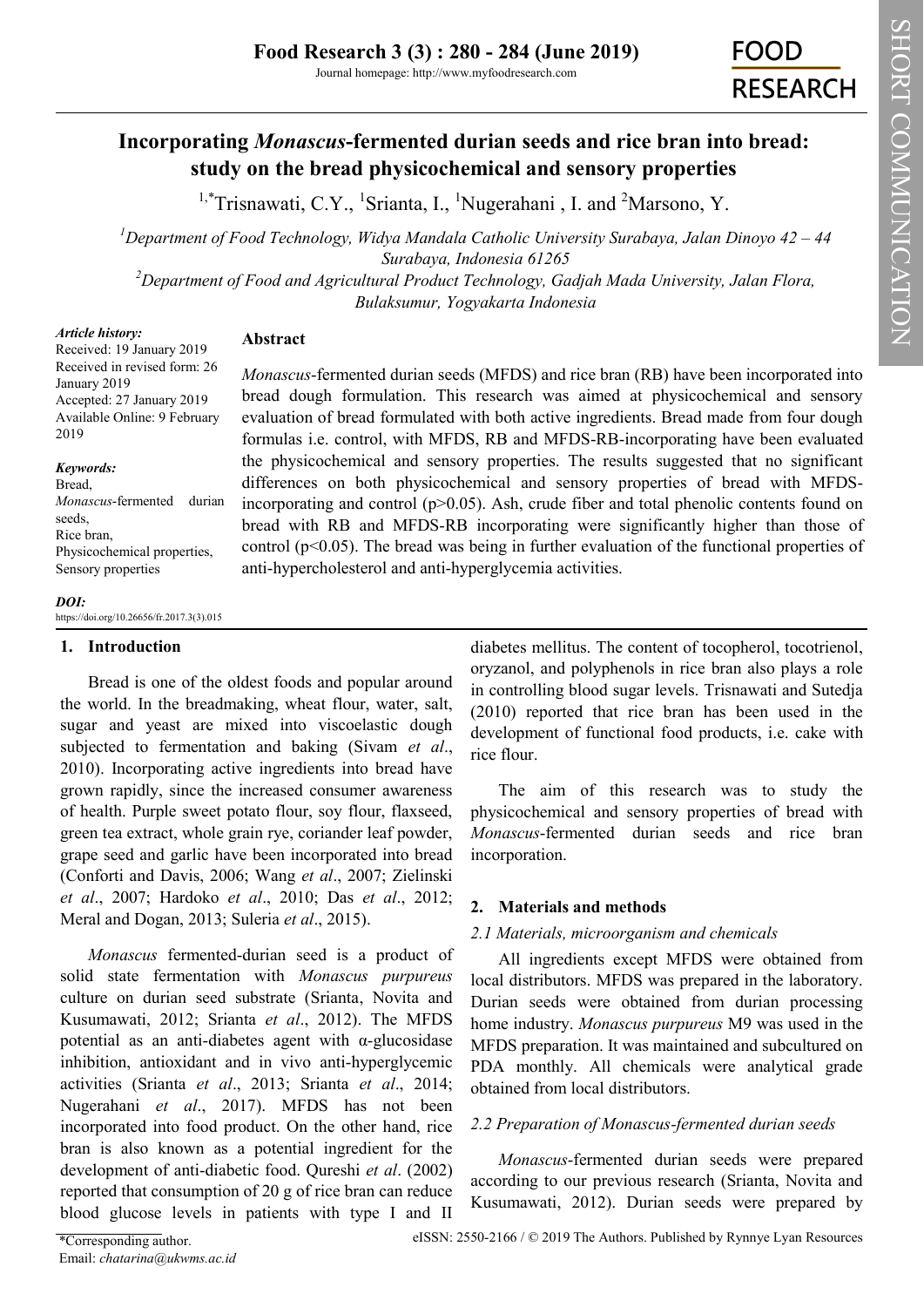SHORT COMMUNICATION

SHORT COMMUNICATION

boiling, peeling, cutting and sterilization. After that, the 50 g of sterilized durian seeds cut were inoculated with 7 -days *Monascus purpureus* starter with a total spore of about  $10<sup>5</sup>$  spores/mL. Incubation was carried out at room temperature ( $\pm$  30°C) for 14 days, then dried at 45°C for 24 hours. The dried MFDS was ground to obtain powder form. The MFDS was used as an ingredient in bread formulation.

#### *2.3 Bread formulation and processing*

Four bread formulas were: 1) control, consist of 200 g of wheat flour, 10 g of sugar, 8 g of margarine, 2 g of salt, 0.6 g of bread improver, 3 g of baker yeast and 124 g of water; 2) MFDS, consist of those of control ingredients with MFDS incorporating at 0.15 g; 3) RB, consist of those of control ingredients with RB incorporating at 20 g; and 4) MFDS+RB, consist of those of control ingredients with MFDS and RB incorporating at 0.15 g and 20 g.

The ingredients were mixed in a mixer (Phillips HR 1559 model) until it becomes a viscoelastic dough and then, fermented at  $30^{\circ}$ C for 30 mins. The dough was rolled, rounded and placed in a baking dish, and baked in an oven (Gas Bakery Oven RFL-12C model) at 180°C for 30 mins.

#### *2.4 Evaluation of bread characteristics*

#### *2.4.1 Physicochemical analysis*

The physical properties analysis of the bread: specific loaf volume according to AACC (2000), color by using color reader (Konica Minolta CR-10, Konica Minolta Optics, Inc., Japan) and texture profiles including hardness, cohesiveness and springiness by using texture analyzer with cylinder probe P36R (TA-XT plus, Exponent Lite software). The chemical analysis of moisture, ash, protein, and crude fiber contents analysis refer to the AOAC method (AOAC 925.10, AOAC 923.03, AOAC 984.13 and AOAC 978.10 respectively). Total phenolic content analysis was conducted according to Lee *et al*. (2008).

#### *2.4.2 Sensory evaluation*

Sensory evaluation of the bread was conducted by using the hedonic method (Stone and Sidel, 2004). A 7 point scoring was used with 1 representing extremely dislike and 7 representing extremely like. Forty untrained panelists participated in the sensory evaluation and had no previous or present taste or smell disorders. Bread samples were labeled with three-digit codes and randomly presented to avoid bias of order of presentation. The panelists scored for colour, texture, aroma, taste and overall preferences of the bread from the four formulas. The study was in accordance with the

Declaration of Helsinki (Anon., 2017).

#### *2.5 Statistical analysis*

The experiments were conducted triplicate. The obtained data were subjected to analysis of variance (ANOVA) with  $\alpha = 5\%$  and followed by the Duncan Multiple Range Test (DMRT) with  $\alpha = 5\%$ . SPSS (version 19.0) were used in the analysis.

#### **3. Results and discussion**

#### *3.1 Physicochemical characteristics*

Bread made from four different formulas were visually different in their height and colour (Figure 1). Incorporating RB alone or combination with MFDS into the formula affected the specific loaf volume, colour, hardness, cohesiveness and springiness (Table 1), ash, protein, crude fiber and total phenolic content (Table 2) of the bread significantly  $(p<0.05)$ . These results indicated that existence of rice bran in the formula contributed significantly in the colour, structure and texture properties of the bread. Specific loaf volume of bread with RB and MFDS-RB incorporation were higher than those of control and with MFDS ( $p<0.05$ ). This results may be related to the fiber content in rice bran which has high water absorption capacity, as reported by Rafe *et al.* (2017). These results reflected that rice bran reduced the fermentation and proofing rates of dough, which related to the water availability for yeast activity. In the breadmaking, proteins in wheat flour need water to form gluten, which then contributed to form the viscoelastic matrix that can stretch properly by  $CO<sub>2</sub>$ during fermentation and proofing. The high fiber content in the bread dough with RB incorporation can reduce water availability in the system for the gluten formation, which causes the dough unable to stretch properly by CO2. Durian seed contains high amount of gum with high water absorption capacity of 1112.15% (Cornelia *et al.*, 2015). However, the MFDS incorporation does not affect significantly on the specific loaf volume, may be due to the MFDS incorporated in low amount.



Figure 1. Picture of bread with MFDS and RB incorporation. P1: Control; P2: MFDS; P3: RB; and P4: MFDS+RB

Bread with RB and MFDS-RB incorporation was visually darker brown than those of bread with MFDS only. Colour measurement by using colour reader (Table 1) also show that  $L^*$  of crumb of bread in which rice bran presence was higher than those of control and with MFDS alone. Sharma *et al.* (2004) also found the similar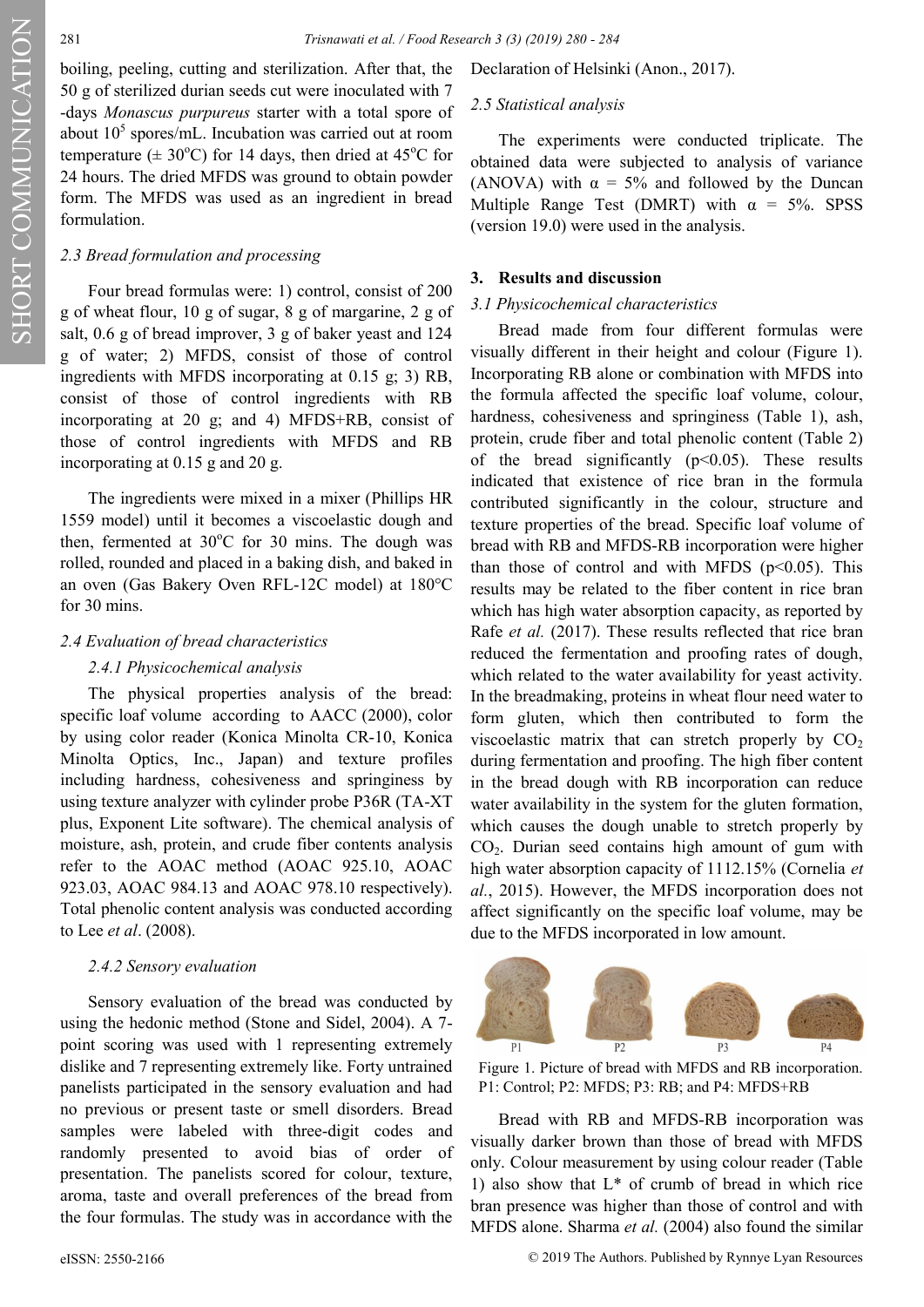| Bread formula | Specific volume $\text{(cm}^3/\text{g})$ | Colour          |                   |                | Texture profile     |                   |                   |
|---------------|------------------------------------------|-----------------|-------------------|----------------|---------------------|-------------------|-------------------|
|               |                                          | $T *$           | a*                | b*             | Hardness (g)        | Cohesiveness      | Springiness (mm)  |
| Control       | $5.45^{\circ}$                           | $75.54^b$       | $0.41^{\circ}$    | $1.18^{a}$     | $128.89^{\circ}$    | 0.80 <sup>b</sup> | $0.91^{b}$        |
| <b>MFDS</b>   | $5.03^{\rm b}$                           | $72.56^{\circ}$ | .24 <sup>b</sup>  | $9.94^{\circ}$ | $160.81^{\circ}$    | $0.79^{b}$        | $0.93^{b}$        |
| RB            | $3.78^{a}$                               | $66.57^{\circ}$ | $3.82^{\circ}$    | $18.18^{b}$    | $643.54^b$          | $0.65^{\rm a}$    | 0.81 <sup>a</sup> |
| MFDS+RB       | 3.91 <sup>a</sup>                        | $68.4^{\circ}$  | 4.31 <sup>c</sup> | $18.43^{b}$    | 784.46 <sup>b</sup> | $0.64^{\rm a}$    | $0.78^{a}$        |

 $* L =$  lightness, a = redness, b = vellowness

\*\*Values are means  $\pm$  standard deviations (n=3 for each group). Values in a column with the same letters are not significantly (p>0.05) different. The statistical significance was evaluated by one-way ANOVA followed by DMRT test ( $\alpha$  = 0.05).

| Table 2. Chemical composition of bread with MFDS and RB incorporation |  |  |  |  |  |
|-----------------------------------------------------------------------|--|--|--|--|--|
|-----------------------------------------------------------------------|--|--|--|--|--|

| Bread formula | Moisture $(\% )$ | Ash $(\%)$       | Protein $(\% )$   | Crude fiber $(\%)$ | Total phenolic $(\% )$ |
|---------------|------------------|------------------|-------------------|--------------------|------------------------|
| Control       | $36.15^{\circ}$  | .05 <sup>a</sup> | $9.29^{a}$        | $0.10^{\rm a}$     | $0.138^{a}$            |
| <b>MFDS</b>   | $37.24^{\circ}$  | .06 <sup>a</sup> | 8.83 <sup>a</sup> | $0.12^a$           | $0.168^{ab}$           |
| <b>RB</b>     | $37.35^{\circ}$  | .50 <sup>b</sup> | $8.57^{\circ}$    | $0.24^{ab}$        | $0.197^{\rm b}$        |
| MFDS+RB       | $37.65^{\circ}$  | $.49^{b}$        | 8.60 <sup>a</sup> | $0.37^{\rm b}$     | $0.193^{b}$            |

\*\*Values are means  $\pm$  standard deviations (n=3 for each group). Values in a column with the same letters are not significantly (p>0.05) different. The statistical significance was evaluated by one-way ANOVA followed by DMRT test ( $\alpha$  = 0.05).

result that rice bran becomes darker after extrusion cooking, that occurred may be due to the browning reaction mainly Maillard during the heating process. The presence of high fiber and pheophytin in the rice bran may also contribute to the darker formation (Aung *et al*., 2014; Hussien *et al*., 2017). MFDS incorporation affected only on the redness value, higher red value is resulted by the MFDS presence. The MFDS contain red pigments produced during the Monascus solid state fermentation (Srianta *et al*., 2012).

Hardness, cohesiveness and springiness of bread with MFDS incorporation was not significantly different with the control  $(p>0.05)$ , but those properties were significantly different with the bread with RB presence. Bread dough with RB incorporation increased the water absorption requirement. The high fiber content of the rice bran causes high water absorption capacity of the bread dough. The limited gluten formed in the dough, the heavy loaves bread obtained. This may be related to higher hardness values and lower cohesiveness and springiness values, which is in close agreement with Lima *et al.* (2002).

RB and MFDS+RB incorporation affected ash, crude fiber and total phenolic contents in the bread significantly ( $p<0.05$ ). This results related to the chemical composition of rice bran that high contents in ash, fiber and phenolic compounds. MFDS contain phenolic compound (Srianta *et al*., 2014), but the bread with MFDS incorporation was not significantly different with the control  $(p>0.05)$ . This may be due to the low level of MFDS incorporated into the bread dough.

### *3.2. Sensory characteristics*

The overall preference scores of the bread with RB and MFDS+RB were significantly different with the

control and with MFDS only (Table 3). Overall preference was determined on the basis of colour, aroma, texture and taste. Panelists gave lower scores to the bread's colour in which RB presence. Interestingly, there were no significant different of aroma and taste preferences among control, with MFDS incorporation and with RB incorporation.

Table 3. Sensory characteristics of bread with MFDS and RB incorporation

| Bread       | Preference        |                   |                   |                 |                   |  |
|-------------|-------------------|-------------------|-------------------|-----------------|-------------------|--|
| formula     | Colour            | Aroma             | Texture           | Taste           | Overall           |  |
| Control     | $5.80^{\circ}$    | 5.03 <sup>b</sup> | $5.30^\circ$      | $5.05^{b}$      | $5.20^{\circ}$    |  |
| <b>MFDS</b> | 6.08 <sup>c</sup> | $4.48^{ab}$       | $4.48^{b}$        | $4.80^{b}$      | $5.20^{\circ}$    |  |
| <b>RB</b>   | $3.80^{b}$        | 4.80 <sup>b</sup> | $5.13^{\circ}$    | $4.48^{b}$      | $4.48^{b}$        |  |
| MFDS+RB     | 2.53 <sup>a</sup> | 4.05 <sup>a</sup> | 3.35 <sup>a</sup> | 3 1 $5^{\rm a}$ | 3.88 <sup>a</sup> |  |

\*\*Values are means  $\pm$  standard deviations (n=40 for each group). Values in a column with the same letters are not significantly  $(p>0.05)$  different. The statistical significance was evaluated by one-way ANOVA followed by DMRT test  $(\alpha = 0.05)$ .

### **4. Conclusion**

Incorporating MFDS did not significantly affect almost all of the physicochemical and sensory characteristics of bread, whereas the incorporating RB affected significantly on those properties. The bread are being in further evaluation of the functional properties of anti-hypercholesterol and anti-hyperglycemia activities.

### **Acknowledgment**

Thanks to Ministry of Research, Technology and Higher Education, the Republic of Indonesia for the financial support through competitive research Penelitian Terapan Unggulan Perguruan Tinggi with contract number of 115AE/WM01.5/N/2018.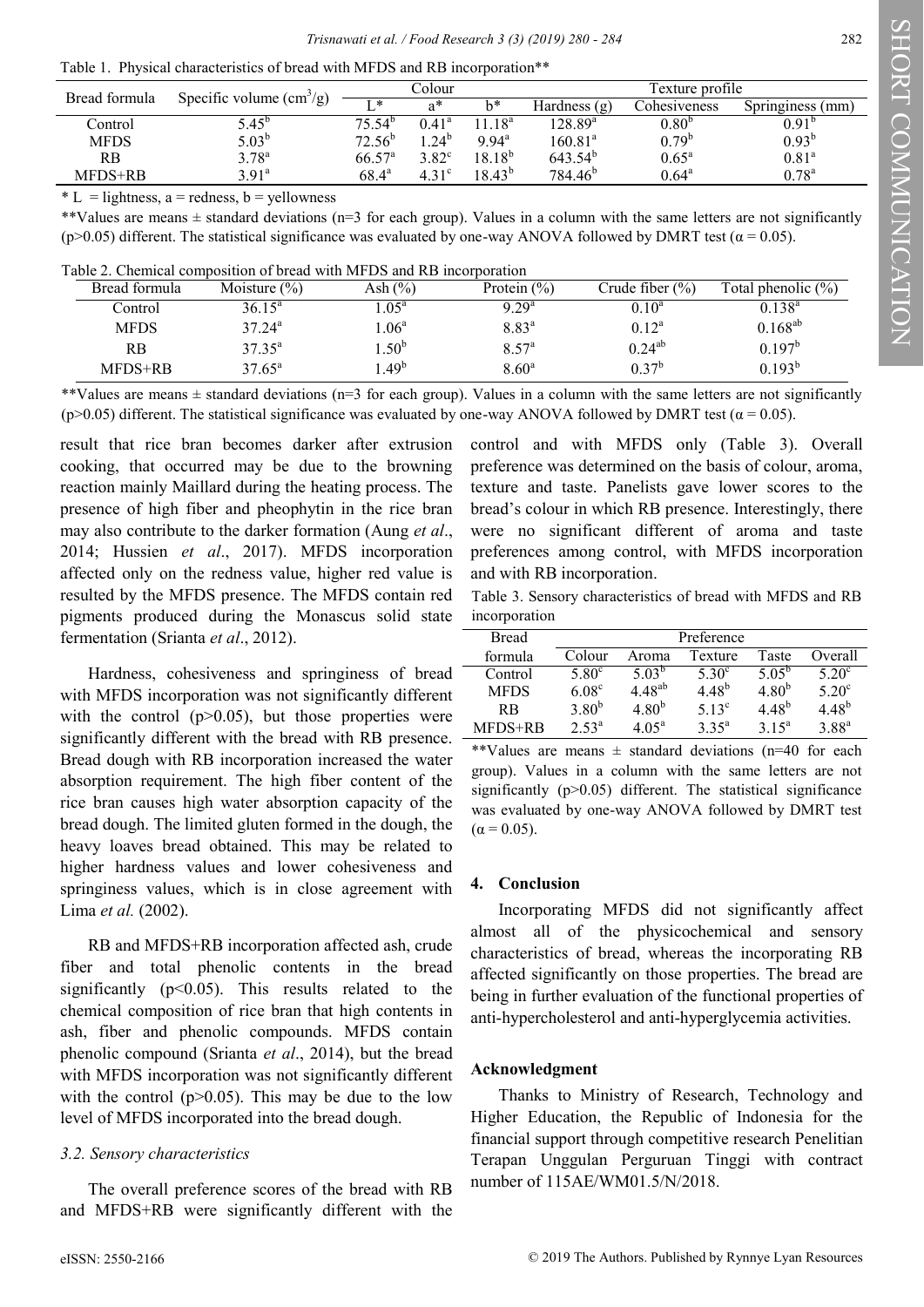00211-X

## **References**

- AACC. (2000). Approved Methods of the American Association of Cereal Chemist.  $10^{th}$  ed. St. Paul, MN: American Association of Cereal Chemists.
- Anon. (2017). Declaration of Helsinki. France: World Medical Association
- AOAC. (1990). Official Methods of Analysis of the Association of Official Analytical Chemists. 15<sup>th</sup> ed. Arlington, Virginia: Association of Official Analytical Chemists Inc.
- Aung, L.L., Tertre, E., Worasith, N., Suksabye, P. and Thiravetyan, P. (2014). The capacity of activated kaolins to remove colour pigments from rice bran oil: the effect of acid concentration and pre-heating prior to activation. *Clay Minerals,* 49(4), 513-526. https://doi.org/10.1180/claymin.2014.049.4.02
- Conforti, F.D. and Davis, S.F. (2006). The effect of soya flour and flaxseed as a partial replacement for bread flour in yeast bread. *International Journal of Food Science*, 41(s2), 95-101. https://doi.org/10.1111/ j.1365-2621.2006.01410.x
- Cornelia, M., Siratantri, T. and Prawita, R. (2015). Utilization of extract durian (*Durio zibethinus L.*) seed gum as an emulsifier in vegan mayonnaise. *Procedia Food Science*, 3(2015), 1-18. https:// doi.org/10.1016/j.profoo.2015.01.001
- Das, L., Raychaudhuri, U. and Chakraborty, R. (2012). Supplementation of common white bread by coriander leaf powder. *Food Science and Biotechnology*, 21(2), 425-433. https:// doi.org/10.1007/s10068-012-0054-9
- Hardoko., Hendarto, L. and Siregar, T.M. (2010). Pemanfaatan ubi jalar ungu (*Ipomoea batatas L. Poir*) sebagai pengganti sebagian tepung terigu dan sumber antioksidan pada roti tawar (In Bahasa Indonesia). *Jurnal Teknologi dan Industri Pangan*,  $21(1), 25 - 32.$
- Hussien, A.M.S., Abbas, H.M., Bayoumi, H.M. and El-Aziz, M.A. (2017). Properties of full fat rice bran and yoghurt fortified with it. *International Journal of Dairy Science*, 12(3), 170- 176. https:// doi.org/10.3923/ijds.2017.170.176
- Lee, Y.L., Yang, J.H. and Mau, J.L. (2008). Antioxidant properties of water extract from *Monascus* fermented soybeans. *Food Chemistry*, 106(3), 1128-1137. https://doi.org/10.1016/j.foodchem.2007.07.047
- Lima, I., Guaraya, H. and Champagne, E. (2002). The functional effectiveness of reprocessed rice bran as an ingredient in bakery product. *Nahrung*, 46(2), 112 – 117. https://doi.org/10.1002/1521-3803 (20020301)46:2<112::AID-FOOD112>3.0.CO;2-N

Meral, R. and Dogan, I.S. (2013). Quality and

– 614. [https://doi.org/10.1081/JFP](https://doi.org/10.1081/JFP-200033047)-200033047.

Sivam, A.S., Waterhouse, D.S., Quek, S. and Perera, C. O. (2016). Properties of bread dough with added fiber polysaccharides and phenolics antioxidant: a review. *Journal of Food Science,* 75(8), 163 – 174. https://doi.org/10.1111/j.1750-3841.2010.01815.x

antioxidant activity of bread fortified with flaxseed. *Italian Journal of Food Science*, 25(1), 51 – 56. Nugerahani, I., Sutedja, A.M., Srianta, I., Widharna, R.M. and Marsono, Y. (2017). In vivo evaluation of Monascus-fermented durian seed for antidiabetic and antihypercholesterol agent. *Food Research,* 1(3), 83-

88. https://doi.org/10.26656/fr.2017.3.023

Qureshi, A.A., Sami, S.A. and Khan, F.A. (2002). Effects of stabilized rice bran, its soluble and fiber fractions on blood glucose levels and serum lipid parameters in humans with diabetes mellitus Types I and II. *Journal of Nutritional Biochemistry,* 13(3), 175-187. https://doi.org/10.1016/S0955-2863(01)

Rafe, A., Sadeghian, A. and Hoseini-Yazdi, S.Z. (2017). Physicochemical, functional, and nutritional characteristics of stabilized rice bran from tarom cultivar. *Food Science and Nutrition*, 5(3), 407 –

Sharma, H.R., Chauhan, G.S. and Agrawal, K. (2004). Physico-chemical characteristics of rice bran processed by dry heating and extrusion cooking. *International Journal of Food Properties*, 7(3), 603

414. https://doi.org/10.1002/fsn3.407

- Srianta, I., Novita, Y. and Kusumawati, N. (2012). Production of *Monascus* pigments on durian seed: effect of supplementation of carbon source. *Journal of Pure and Applied Microbiology*, 6(1), 59-63.
- Srianta, I., Hendrawan, B., Kusumawati, N. and Blanc, P.J. (2012). Study on durian seed as a new substrate for angkak production. *International Food Research Journal,* 19(3), 941-945.
- Srianta, I., Kusumawati, N., Nugerahani, I., Artanti, N. and Xu, G.R. (2013). *In vitro* α-glucosidase inhibitory activity of *Monascus*-fermented durian seed extracts. *International Food Research Journal,*  20(2), 533 - 536.
- Srianta, I., Nugerahani, I., Kusumawati, N., Suryatanijaya, E., Subianto, C., Tewfik, S. and Tewfik, I. (2014). Therapeutic antioxidant activity of *Monascus*-fermented durian seed: a potential functional food ingredient. *International Journal of Food, Nutrition and Public Health,* 7(1), 53 - 59.
- Stone, H. and Sidel. J. (2004). Sensory evaluation practices. 3rd ed. Redwood City: Academic Press.
- Suleria, H.A.R., Khalid, N., Sultan, S., Raza, A., Muhammad, A. and Abbas, M. (2015). Functional